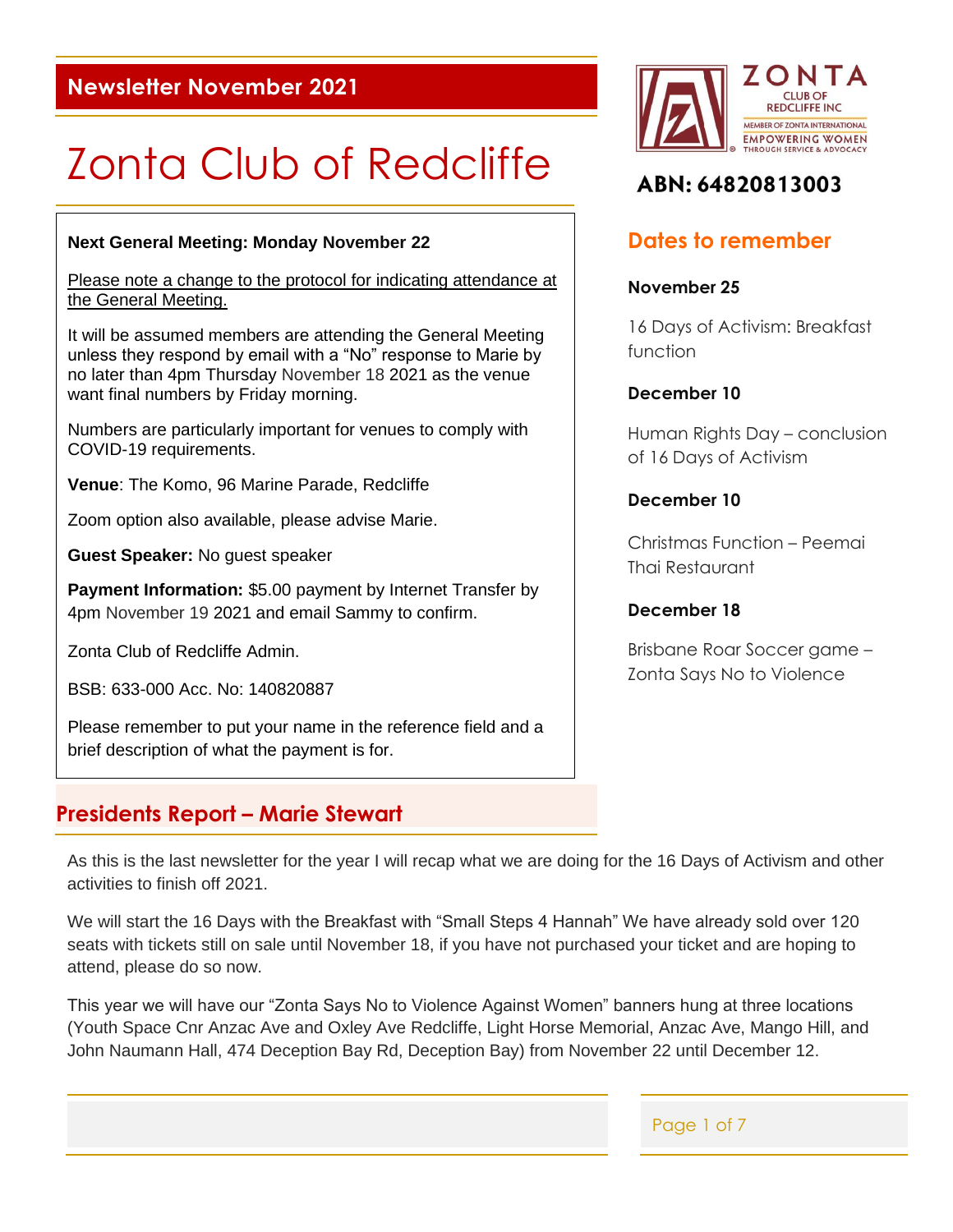MBRC has also agreed to light up four Council areas for us in Orange lights, The Redcliffe Administration Building, Caboolture Hub, The Humpybong Fountain and Scarborough Beach Park Seating. I am very excited about this, thank you MBRC.

We will also have a display at the Redcliffe Library for the whole 16 Days, and our wooden cut out Orange Ladies will be on display in several businesses.

Although it is after the 16 Days another highlight will be the DV Awareness Home Match at Moreton Daily Stadium with the Brisbane Roar. There will be two matches, the A League Women's game at 4.05pm followed by the A League Men's game at 6.45pm. This is terrific publicity for us and another sporting code to join us in saying NO to violence against Women. Please come along and join us by wearing your Orange Zonta Says No shirts.

Every Member Every November (EMEN) District challenge is a call to action to everyone personally from ZI. I would ask every member to please read about the campaign, however it is a personal decision if you decide to donate or not.

To end our year, we are having our Christmas Party at Pee Mai Thai, Dec 10<sup>th</sup>. Please let Debbie know if you will be attending, numbers are required for the booking. Partners are very welcome.

Thank you to all our members for all the hard work you have done this year, it has been difficult with the Covid 19 restrictions, however we have achieved so much. Have a restful few weeks and we will see you again in 2022.

Marie Stewart

President 2020 -2022

## **Zonta International**

Zonta International celebrates its birthday on 8 November 2021. Over the last 102 years Zonta International has improved the lives of numerous women and girls through service and advocacy.

**Online Summit:** Zonta International is hosting a one-day online summit to share how as a society we can come together and say NO to violence against women and girls. Join to hear live guest speakers, participate in an interactive workshop and leave with life-changing actions you can take.

Together, we can make the world safer for women and girls now and in future generations.

Admission is US\$10 per person (plus fees), with all proceeds, less fees, going to the Zonta Foundation for Women International Service Fund to support global initiatives to address gender-based violence. Members who participate will have this donation count toward their Every Member Every November Zonta Foundation for Women giving total.

There are three sessions on 30 November but the time isn't great for Brisbane viewing:

- 1. Violence against women is a men's issue 10-11:30 am CST = Brisbane Dec. 1 2am-3:30am
- 2. Taking your Zonta Says No Action to the next level 2-3:30pm CST = Brisbane Dec.1 6am -7:30am
- 3. Young voices for change  $-7 8:30$ pm CST = Brisbane Dec. 1 11am  $12:30$ pm

Page 2 of 7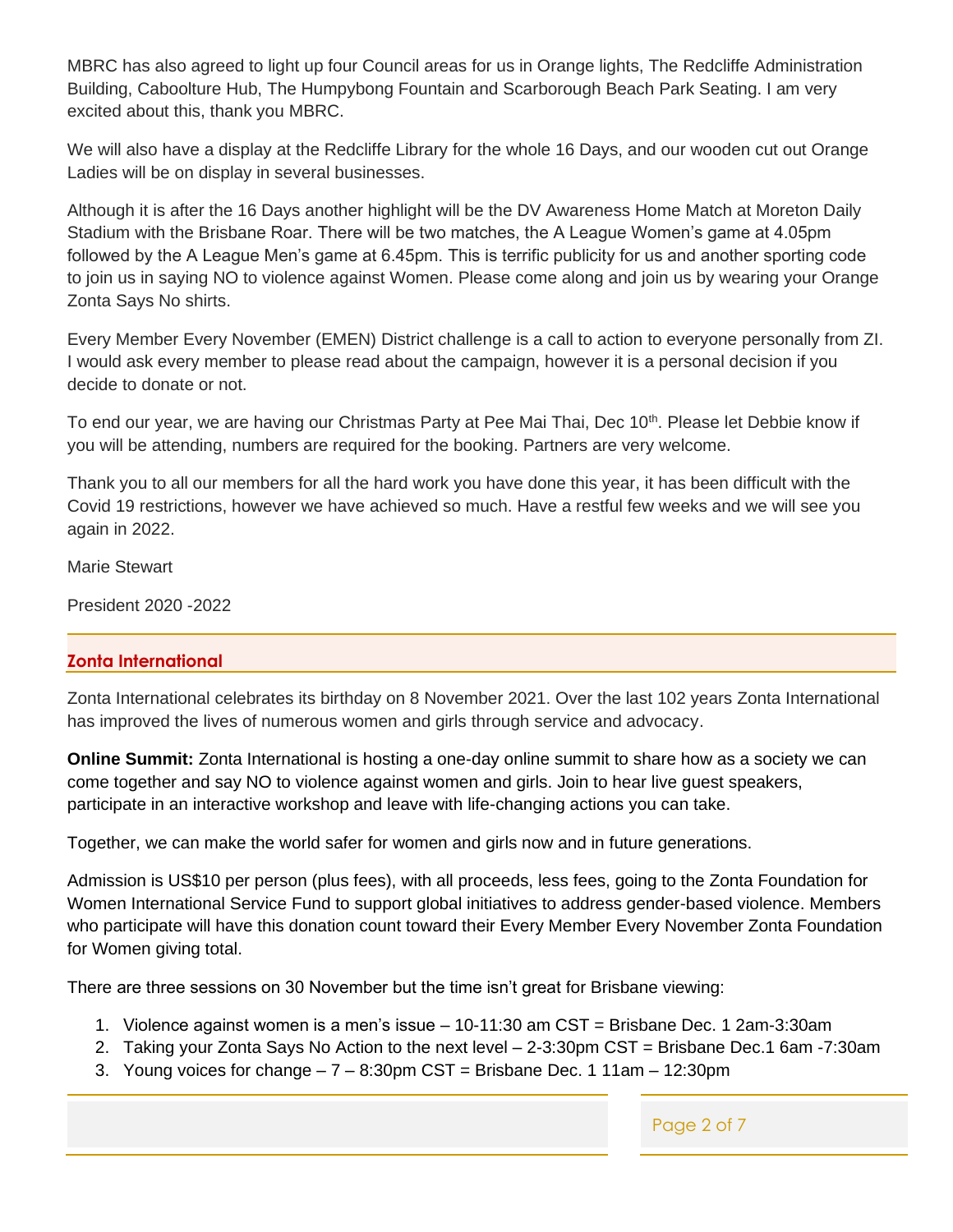Remarkable Women, Powerful Stories V. Renee Cutting, **[Join us on Thursday, 18 November at 3 PM CST](https://r20.rs6.net/tn.jsp?f=0017gx8k36kMqfXFu-t1ncsVgib6NfZGohqw2QVDYKVqWm2lInLekcJBYwVpCo9fmQnsCfQJnbUU8CJsusi9pJ7j9mzBGMsomtt5TKMOYxg5GnIaIDXV-qkVp0wSotX3h5QMhe1EtlSBBBB72kxPpNF_nhTx8II8xX3JSnacyKx0AzSb-47IV8mgICm--ZApC8xaCiu1_Cd-mU=&c=ZIWYnX3On1ZaGRs5BCtjDTvJlJtQln78_mADCGiHXNGrOi-6pDdjWQ==&ch=5dAm1gfFYsvxXrotDNxqfpCp3gph7G534nlp77S5CMOq12DgjtYwfQ==)  to hear [her story.](https://r20.rs6.net/tn.jsp?f=0017gx8k36kMqfXFu-t1ncsVgib6NfZGohqw2QVDYKVqWm2lInLekcJBYwVpCo9fmQnsCfQJnbUU8CJsusi9pJ7j9mzBGMsomtt5TKMOYxg5GnIaIDXV-qkVp0wSotX3h5QMhe1EtlSBBBB72kxPpNF_nhTx8II8xX3JSnacyKx0AzSb-47IV8mgICm--ZApC8xaCiu1_Cd-mU=&c=ZIWYnX3On1ZaGRs5BCtjDTvJlJtQln78_mADCGiHXNGrOi-6pDdjWQ==&ch=5dAm1gfFYsvxXrotDNxqfpCp3gph7G534nlp77S5CMOq12DgjtYwfQ==)** (Brisbane November 19 7am) V. Renee services as the Chief Philanthropy Officer of UNICEF USA where she is responsible for creating and implementing a cohesive, collaborative and unified fundraising program, supporting the world's most vulnerable children.

## **DV Safe Phone**

DV Safe Phone collects, repurposes and gifts mobile phones to victims of domestic violence (DV) through registered charities, safe houses and authorities serving this vulnerable community. Our Safe Phones are then provided as part of an individual's 'safe' or 'escape' plan' offering a lifeline to call for help when it is needed most.

You will be able to donate your old phone/s at the 16 Days of Activism Breakfast. Please ensure your phones are cleared beforehand.

DV Safe Phone link to clear phone of data:<https://dvsafephone.org/donate-phones>

## **Information Stall Mango Hill Community Market Day**

With minimal notice, June, Marie, Wendy and Jenny held a stall on Saturday 30 October 2021 at Mango Hill Marketplace. It was a great opportunity to network with other stall holders and to meet possible speakers for our general meetings next year. We were invited to participate by Setty Ferdousian, Regional Marketing Manager JLL Australia.

## **16 Days of Activism activities**

November is a big month for District 22 and Zontians across the world as we start the 16 Days of Activism watching the units of the units of the units of the country with local to the country with local dependence of against domestic violence. The District 22 website has a list of activities.

In addition to the opening breakfast at Pilpel the following is also being undertaken:  $\sim$  face-to-face-to-face-to-face-to-face-to-face-to-face-to-face-to-face-to-face-to-face-to-face-to-face-to-face-to-face-to-face-to-face-to-face-to-face-to-face-to-face-to-face-to-face-to-face-to-face-to-face-to-face-to-

- $\triangleright$  Banner Poles Dawn, Sammy and Gail S will put up the banners in three locations in the community, Deception Bay, Youth Space Redcliffe and Light Horse Monument, Mango Hills
	- ➢ Council Buildings in Orange
- $\triangleright$  Redcliffe Library Display is being set up by Wendy on 24 November 2021. The library is happy for our display to be up for the full 16 days. We will have some anonymous personal DV stories from women in our community who have indicated they would like to share, as part of the display. Nicki from MBRC will also put out a book display.
	- ➢ Placement of Orange Ladies in Local Businesses (there are currently 20 orange ladies).

#### Naturally we will honour the cancellation policy we put in place for the Conference and refund **Be Brave program at PCYC**  $\frac{1}{2}$  100% of the registration fee you paid, including the Sticky Tickets cancellation fee (less cancellation fee  $\frac{1}{2}$

The Zonta Club of Redcliffe funded the Be Brave program to be delivered at PCYC Redcliffe. Two members attended one of the classes. There were 10 girls who have been in DFV situations participating.

aims, her background etc. and introduced her colleague. The class attended was designed to teach a Christina, the instructor was quick to identify any girls new to the class and gave them a brief catch-up on

*4 September* free in your calendars. We also encourage you to make a plan to get together with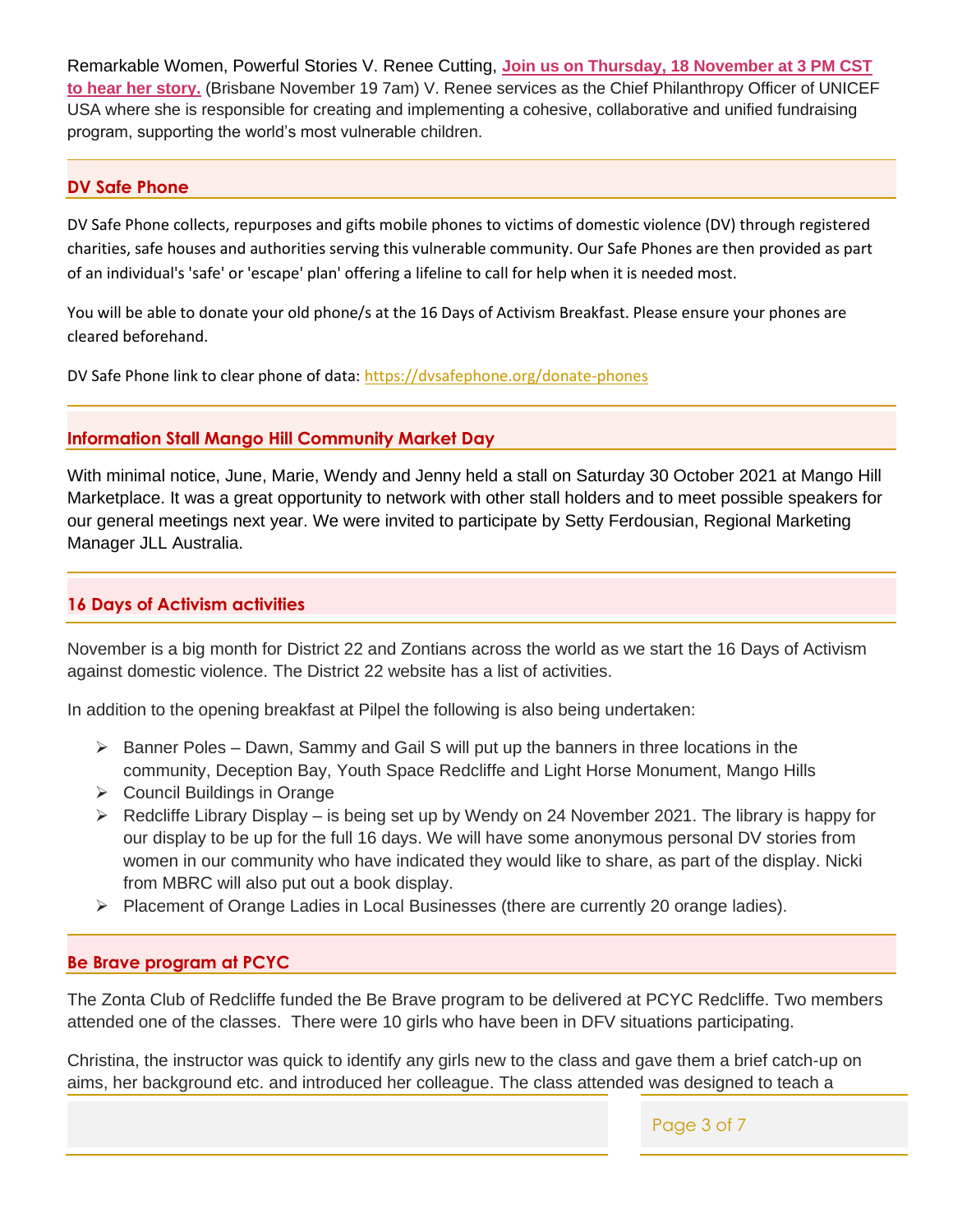defence kick to the torso, including why, (defence, not aggression) stance, balance etc. A couple of the new students were a little shy to participate initially, but with encouragement they soon did. The whole group was attentive and enjoying the experience. They worked with partners who were swapped around to ensure compatibility in size.

Report from the program leader. Ana Calle was that the girls were enjoying the lessons and two girls stayed back to approach Christina personally to discuss their experiences with her. They were appreciative that Christina had personally experienced similar traumas in her life as they have and clearly understands their situation.

They will receive a certificate at the conclusion. We were impressed!

## **Thought of the Month**



 $\overline{\phantom{a}}$  and  $\overline{\phantom{a}}$  and  $\overline{\phantom{a}}$  are the  $\overline{\phantom{a}}$  at the day at the day objective of the day at the day at the day of the day of the day of the day of the day of the day of the day of the day of the day of t *If you want to witness more success in* **the compact women and families of violence**. Always be positive in life and be *thankful for what you have.*

## **Birthday wishes - November**

*Happy Birthday to the following members celebrating a birthday in November*

Vi, Gail, Dawn & Jenny

### **November Birthday interesting facts**:

Topaz, a semi-precious stone that symbolizes friendship, is found in many colours, but it is the orange-yellow version that is the traditional birthstone for November.

The flower for the month of November is the chrysanthemum.

## **International Women's Day**

Tickets are on sale for the UN Women Australia official event for International Women's Day. In 2022, UN Women Australia will be holding our IWD events in Melbourne, Canberra, Sydney, Brisbane, Perth, and online on Friday 4 March 2022. Tickets can be purchased here:

[International Women's Day | Get Involved | UN Women Australia](https://unwomen.org.au/get-involved/international-womens-day/?bblinkid=255110401&bbemailid=34821752&bbejrid=2130239761)

Page 4 of 7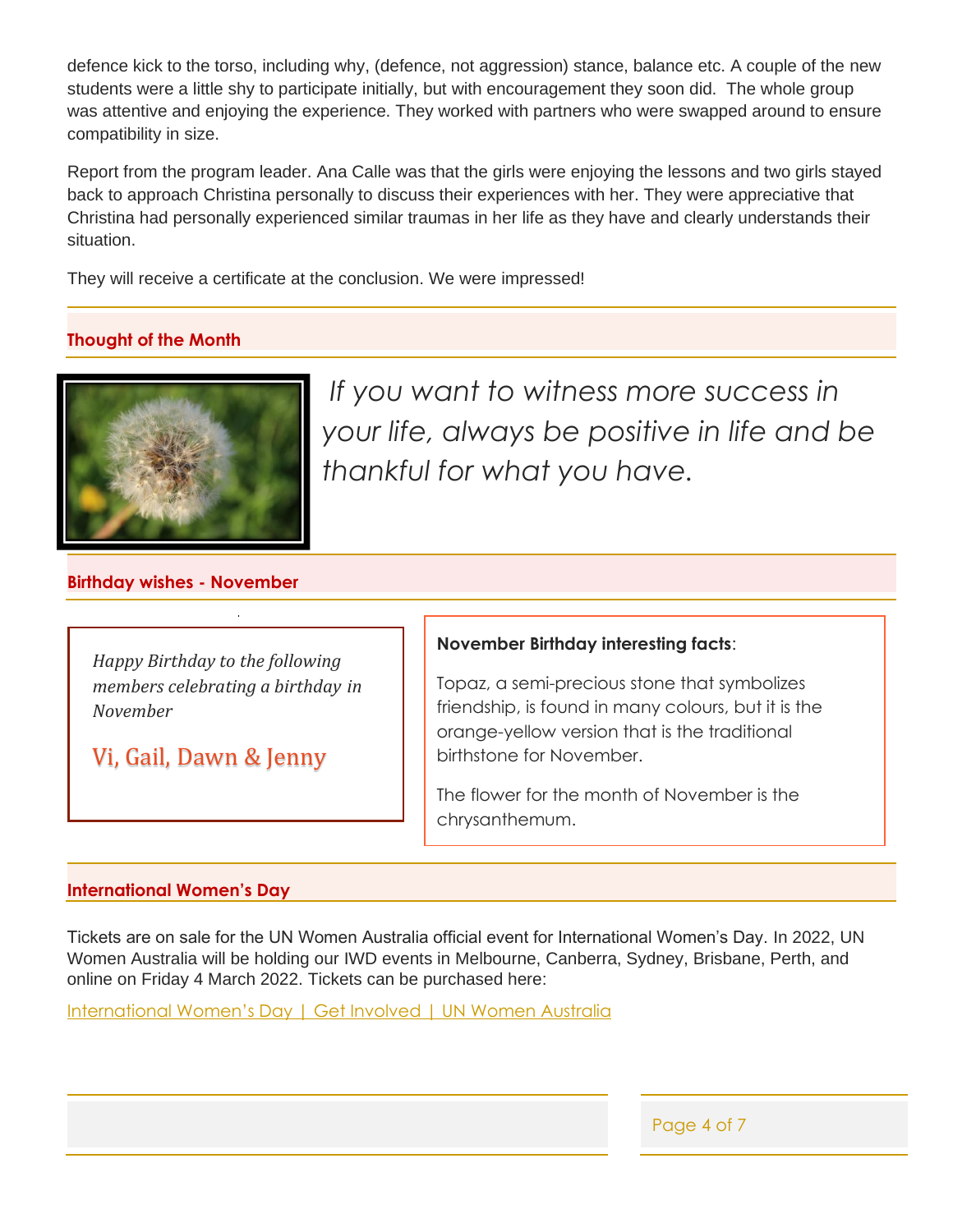The global theme for International Women's Day 2022 will be announced soon. It will be anchored to the CSW 66 (2022) Priority Theme: Achieving gender equality and the empowerment of all women and girls in the context of climate change, environmental and natural disaster risk reduction policies and programmes.

## **United Nations Report November/December - Debbie**

## **16 DAY OF ACTIVISIM**

25 NOVEMBER 2021 - White Ribbon Day, International Day for the Elimination of Violence against Women

- 1 DECEMBER World Aids Day
- 2 DECEMBER International day for Abolition of Slavery
- 3 DECEMBER International Day of Persons with Disabilities
- 10 DECEMBER Human Rights Day

## **25 NOVEMBER**

Violence against women and girls (VAWG) is one of the most widespread, persistent and devastating human rights violations in our world today and remains largely unreported due to the impunity, silence, stigma and shame surrounding it.

In general terms, it manifests itself in physical, sexual and psychological forms, encompassing:

- intimate partner violence (battering, psychological abuse, marital rape, femicide)
- sexual violence and harassment (rape, forced sexual acts, unwanted sexual advances, child sexual abuse, forced marriage, street harassment, stalking, cyber- harassment)
- human trafficking (slavery, sexual exploitation)
- female genital mutilation; and
- Child marriage.

Did you know?

- 1 in 3 women and girls experience physical or sexual violence in their lifetime, most frequently by an intimate partner.
- Emerging data shows an increase in calls to domestic violence helplines in many countries since the outbreak of COVID-19.
- Only 52% of women married or in a union freely make their own decisions about sexual relations, contraceptive use and health care.
- 71% of all human trafficking victims worldwide are women and girls, and 3 out of 4 of these women and girls are sexually exploited.

## **10 DECEMBER**

Human Rights Day is observed every year on 10 December — the day the United Nations General Assembly adopted, in 1948, the *[Universal Declaration of Human Rights](https://www.un.org/en/observances/human-rights-day/know-your-rights)* (UDHR). The UDHR is a milestone document that proclaims the inalienable rights which everyone is entitled to as a human being - regardless of race, colour,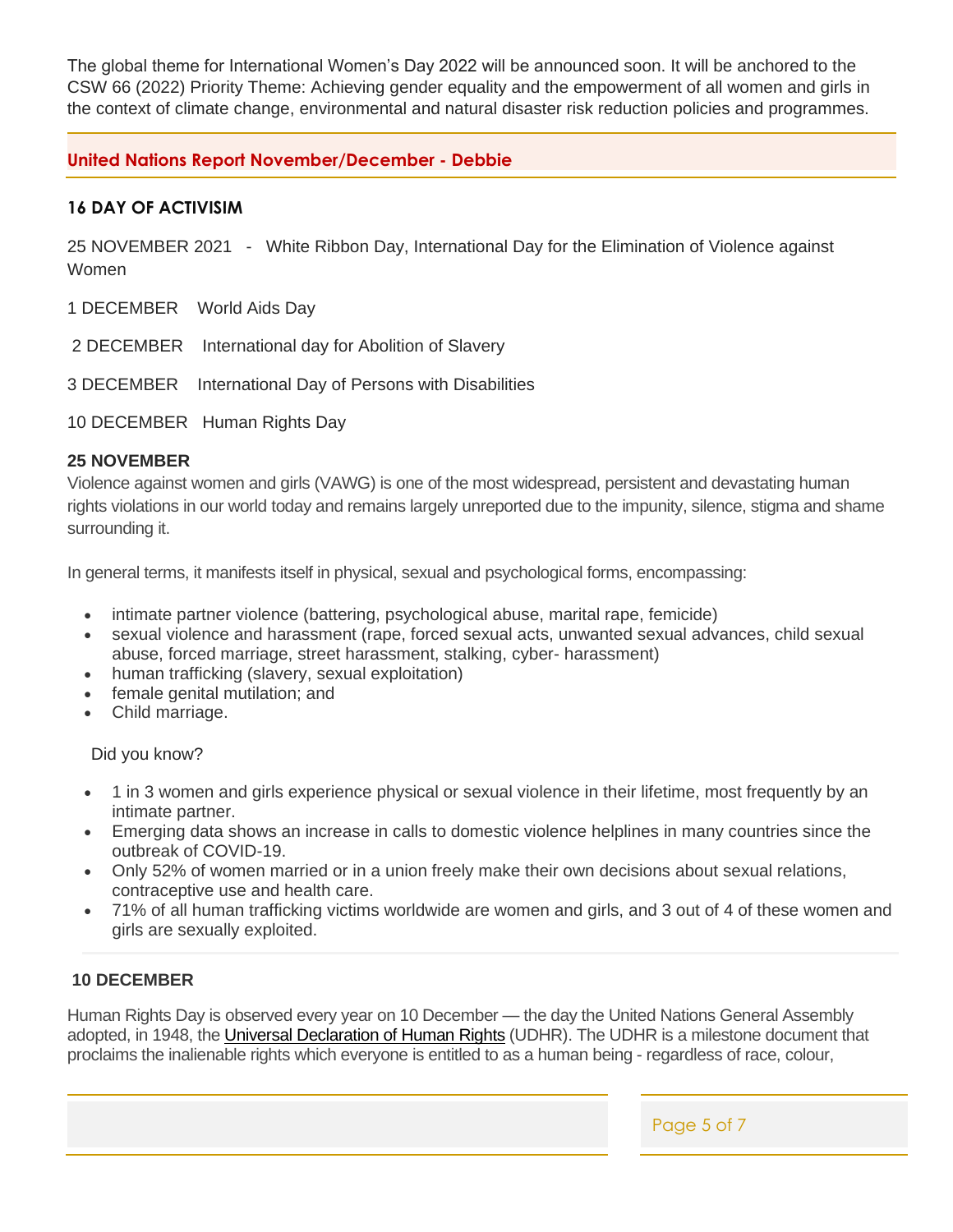religion, sex, language, political or other opinion, national or social origin, property, birth or other status. Available in more than [500 languages,](http://www.ohchr.org/EN/UDHR/Pages/SearchByLang.aspx) it is the most translated document in the world.

## **EQUALITY - Reducing inequalities, advancing human rights**

#### **Rotary Club of Redcliffe Sunrise event**

A Christmas Shop & Sip Evening at Revival Green Studio in Baynes Street, Margate is being held on 30th November from 6.30pm.

Funds raised on the evening will be used to support local projects.

Please encourage those who are interested to book online at https//www.trybooking.com/BUXAE to ensure we have sufficient bubbles and nibbles to greet our shoppers.

Guests on the evening are encouraged to bring their Christmas Shopping List; browse the many arts and crafts on sale at the studio; purchase gifts to reduce the length of their shopping list; and generally, enjoy the shopping experience.

#### **Other News**

#### **Zonta Says No breakfast and 16 Days of Activism**

To mark the start of 16 days of activism Zonta Club of Redcliffe Inc. has organised at breakfast with guest speakers Sue and Lloyd Clarke from the Foundation Small Steps for Hannah, they set up in memory of their daughter and grandchildren.

**When**: 25 November 2021, 7am for a 7:30am start

**Where:** Pilpel Restaurant, cnr Sutton St & Creek St Redcliffe

Spread the word and encourage as many people as possible to book for this great event.

#### **Red Bench**

The Zonta Club of Redcliffe preference is to locate the Red Bench at Zonta Place facing the ocean, however it will ultimately be Council's decision as the installing body. The Red Bench will be unveiled during the 16 Days of activism with the date and time to be advised by Council.

#### **Library Display during 16 Days of Activism**

A display will be set up in the Redcliffe Library, thank you to Wendy for volunteering to work with the library and set up the display as an awareness raising item during 16 Days of Activism.

Page 6 of 7